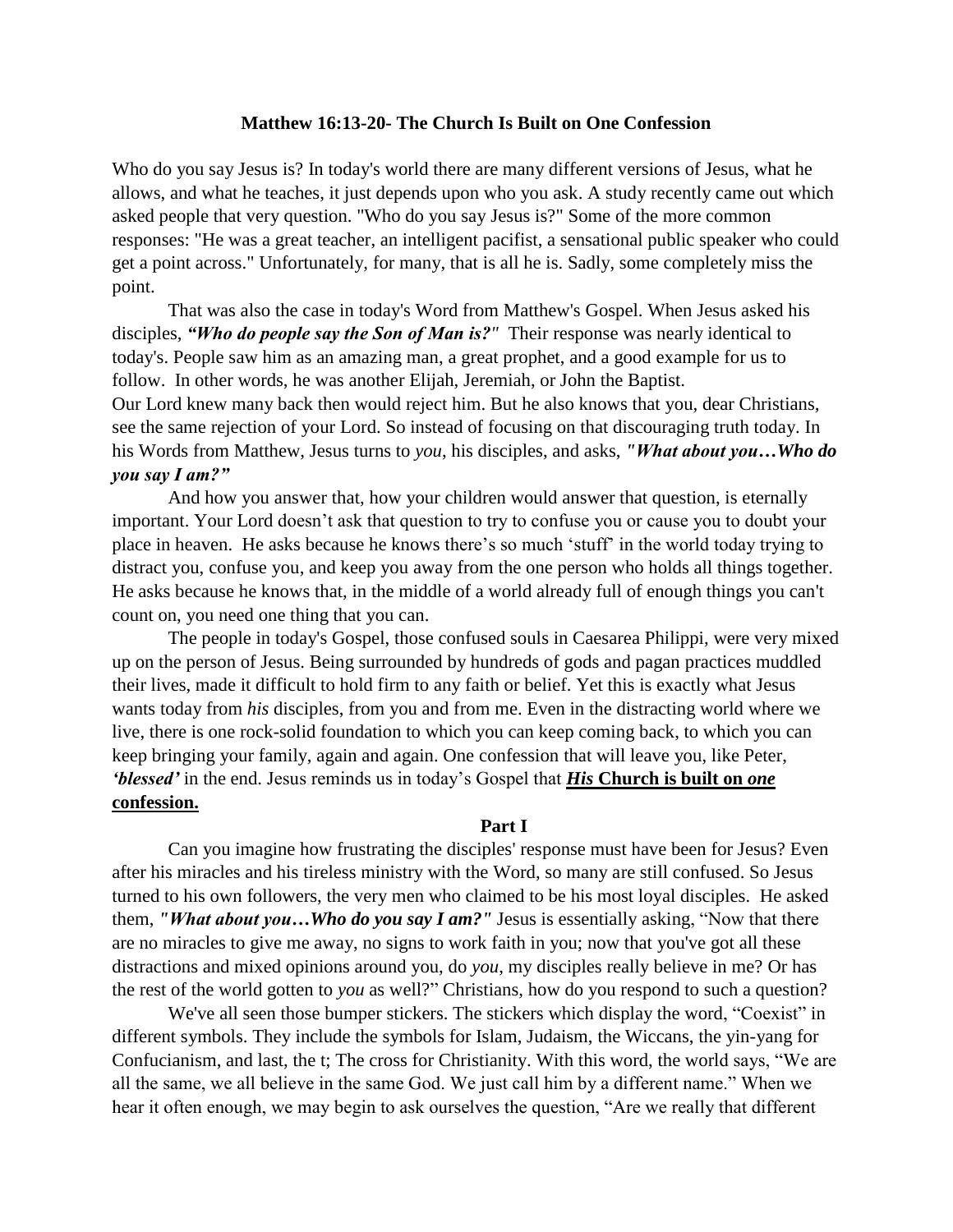after all?" You may have even heard people say, "The Bible is outdated, get with the times, live and let live, Christians are ignorant for having such closed and single minded beliefs." When you hear that, does the devil ever whisper in your ear, "Maybe they're right…maybe I *am* being too close-minded?"

Don't you think the disciples encountered that same temptation? I can tell you for a fact that they did! But when Jesus asked Peter, "Who do you say I am?" could he have given a better confession? *"You are the Christ,"* Peter says.

"Christ" is a Greek word which means "anointed" or "chosen." So to Peter, Jesus *was* the chosen one. *The* Christ, the Son of the Living God, chosen to be *his* savior, to one day die, have his limp and lifeless body be dropped into the dirt beneath him, and rise three days later, so that he, Peter, could one day walk into heaven, sins forgiven. What a confession in this simple phrase.

So now I ask you Christians, once more, Who do *you* say he is? If he's only an amazing man like Jeremiah, a prophet like Elijah, a great example to follow like John the Baptist; if he is only someone who gives your family a nice little set of morals, a shoulder to turn to, but only when things get rough, or only on Sunday mornings; if he is anything less than the air we breathe and the only reason a sinner like me gets to walk into heaven, then Satan has won. He has you believing in the wrong person, which is the only thing he's interested in. Because Christians, Satan is only interested in what *you* think of Jesus.

Yes we see him working in our society. But if we think we're immune to him just because we come to church on Sunday, then look at the proof of how the devil works on Christians. Why else would church attendance be decreasing? Why else would Biblical illiteracy be growing more and more among Christians? Why else would thousands of people organize their schedules around a weekly football game, or their child's sports activities, but when it comes to Bible study or sitting down with our children at night to get to know our Savior on a higher level, well…those things aren't as easy to find time for are they?

The devil knows *"There is no other name under heaven given to men by which we must be saved."* He knows that *"salvation is found in no one else"* and that *"No one comes to the Father except through [him]."* Yes Christians, the devil knows that Jesus is *"the Christ, the Son of the Living God."* What *we* don't know is when Jesus will ask us who he is for the last time.

But that's why you are here today isn't it? That is why you long for His Word at home. That is why you say prayers with your children each night. Because you know what your Savior means to you. That he *is* the reason for your life, the object and foundation on which your faith is built. He is the one who offers you an eternity of joy.

Friends, we are not the same as the world, no matter what anyone says, no matter what a bumper sticker reads. We are part of a very special family who confesses, *"You are the Christ, the Son of the living God."*

It is on that confession of Peter that we have a rock to stand amid a world of sand. Follow the example of Peter, let your daily habits, your actions, and your words clearly **confess your faith in the architect of the Church**, Jesus, the son of the living God, and your Savior.